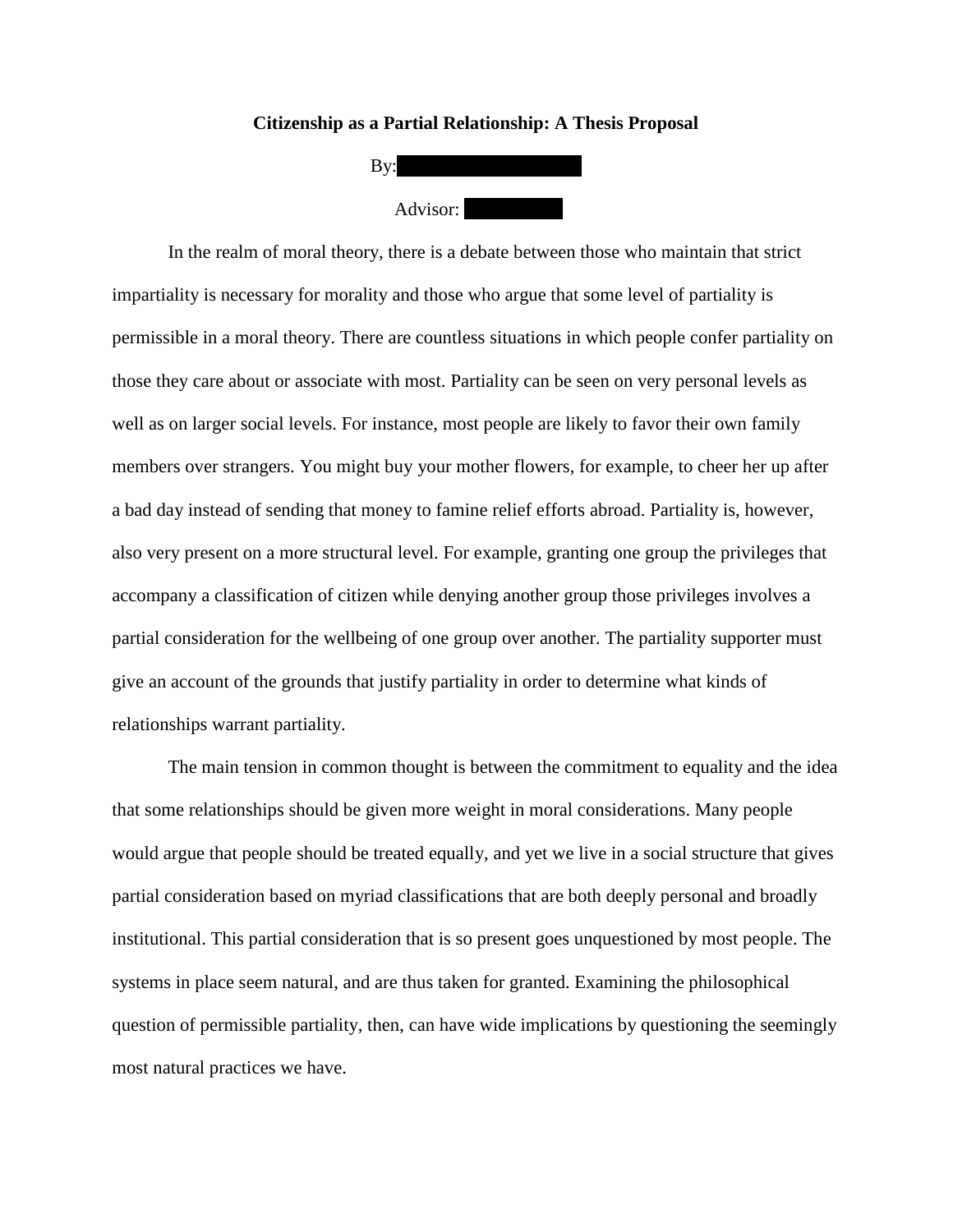My aim in this honors thesis is to discuss this tension between equality and partiality on a structural level in today's society. Specifically, I ask whether the relationship of "fellow citizen" constitutes a morally permissible grounds for partiality. In the current social structure, citizens of a country are given benefits by virtue of their classification as citizen, while non-citizens are denied these benefits. The issue extends beyond the bestowal of benefits, however. In many cases, the fact that an individual is not a citizen of a certain country means that he or she is denied rights, actively disadvantaged, and often put in danger (either by being deported back to dangerous situations or because of structural disadvantages against non-citizens that prevent them from seeking assistance, etc.). By virtue of a classification as "citizen," certain individuals are treated differently than others. Whether this differential treatment is morally allowable depends on a framework of permissible partiality.

In answering the main question asked in this project, I will discuss three other subsidiary questions. First, what grounds permissible partiality? Second, what does it mean to be a citizen of a country? Finally, does the answer to the second question fulfill the requirements established by the answer to the first question? I will thus explore whether there is a conception of citizenship that can ground partiality.

I will first defend a moral framework that allows for partiality. In establishing this framework, I will discuss the arguments of many prominent philosophers who have written on the issue. As Thomas Nagel notes in the introduction to *Equality and Partiality*, there is a conflict between a personal and an impersonal point of view, or "reconciling the standpoint of the collectivity with the standpoint of the individual".<sup>1</sup> It is essential, he says, that these two standpoints can be reconciled within a moral framework. I will discuss the importance of

 $\overline{a}$ 

<sup>1</sup> Nagel, Thomas. *Equality and Partiality*. New York: Oxford UP, 1991. (p. 3) Print.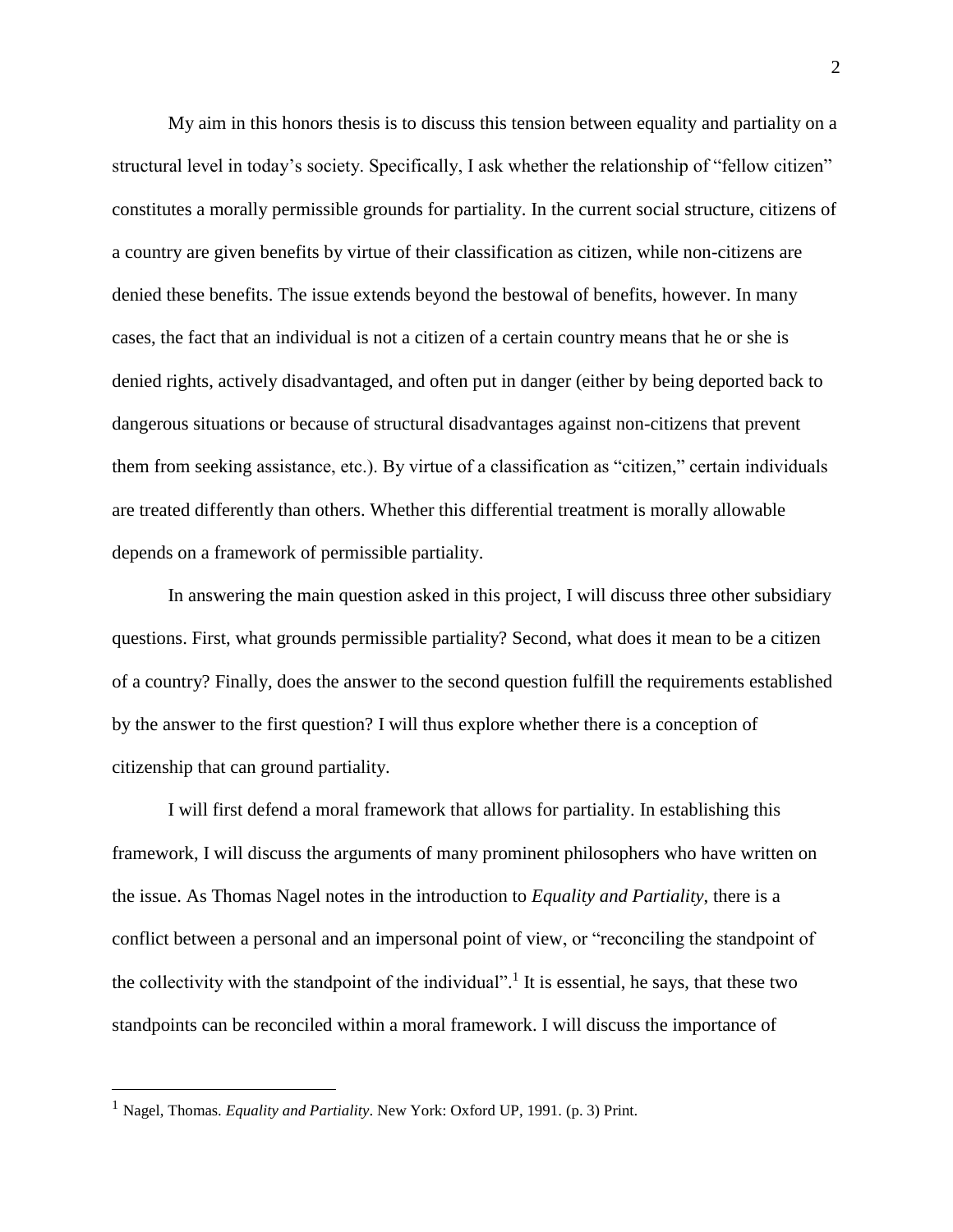acknowledging and allowing for a reference to an individual, or personal, point of view in moral theory, as explained by philosophers like Nagel, Samuel Scheffler, and Bernard Williams among others. 2 In reviewing arguments for allowing partiality in morality found in the literature, I hope to construct a convincing explanation for how the tension between equality and partiality can be syncretized.

Once I have discussed the arguments defending partiality, I will turn to the question of on what grounds partiality is permissible. Without limits on partiality, the implications can be incredibly harmful. As James Rachels points out, partiality can involve "dividing people into groups and saying that the interests of some groups count for more than the interests of other groups."<sup>3</sup> This can function as a justification for ideologies of racism, xenophobia, and harmful "othering." The aim, however, is to find a *permissible* level of partiality.

Suggestions for what grounds partiality have been made in the literature. Some accounts appeal to an "agent-centered prerogative," where the agent's own interests provide reason for partiality. <sup>4</sup> Another suggestion broadens this to a system of "agent-centered permission," where the interests of those important to the agent, rather than only the interests of the agent herself, are also given greater moral consideration.<sup>5</sup> A third suggestion, given by Bernard Williams, is that anything within an agent's 'S'—what she "care[s] about, prefer[s], or value[s]"—is given partial moral consideration.<sup>6</sup> A final suggestion given by Sarah Stroud is that partial moral consideration

 $\overline{a}$ 

<sup>2</sup> For instance: Samuel Scheffler's "Morality and Reasonable Partiality" and Bernard Williams's *Moral Luck*.

<sup>3</sup> Rachels, James. "Ethical Egoism." *Ethical Theory: An Anthology*. By Russ Shafer-Landau. 2nd ed. Chichester, West Sussex: Wiley-Blackwell, 2013, p. 199. Print.

<sup>4</sup> Stroud, Sarah. "Permissible Partiality, Projects, and Plural Agency." *Partiality and Impartiality: Morality, Special Relationships, and the Wider World*. By Brian Feltham and John Cottingham. Oxford: Oxford UP, 2010, P. 137. Print.

<sup>5</sup> Ibid, p. 138.

<sup>6</sup> Ibid, p. 139.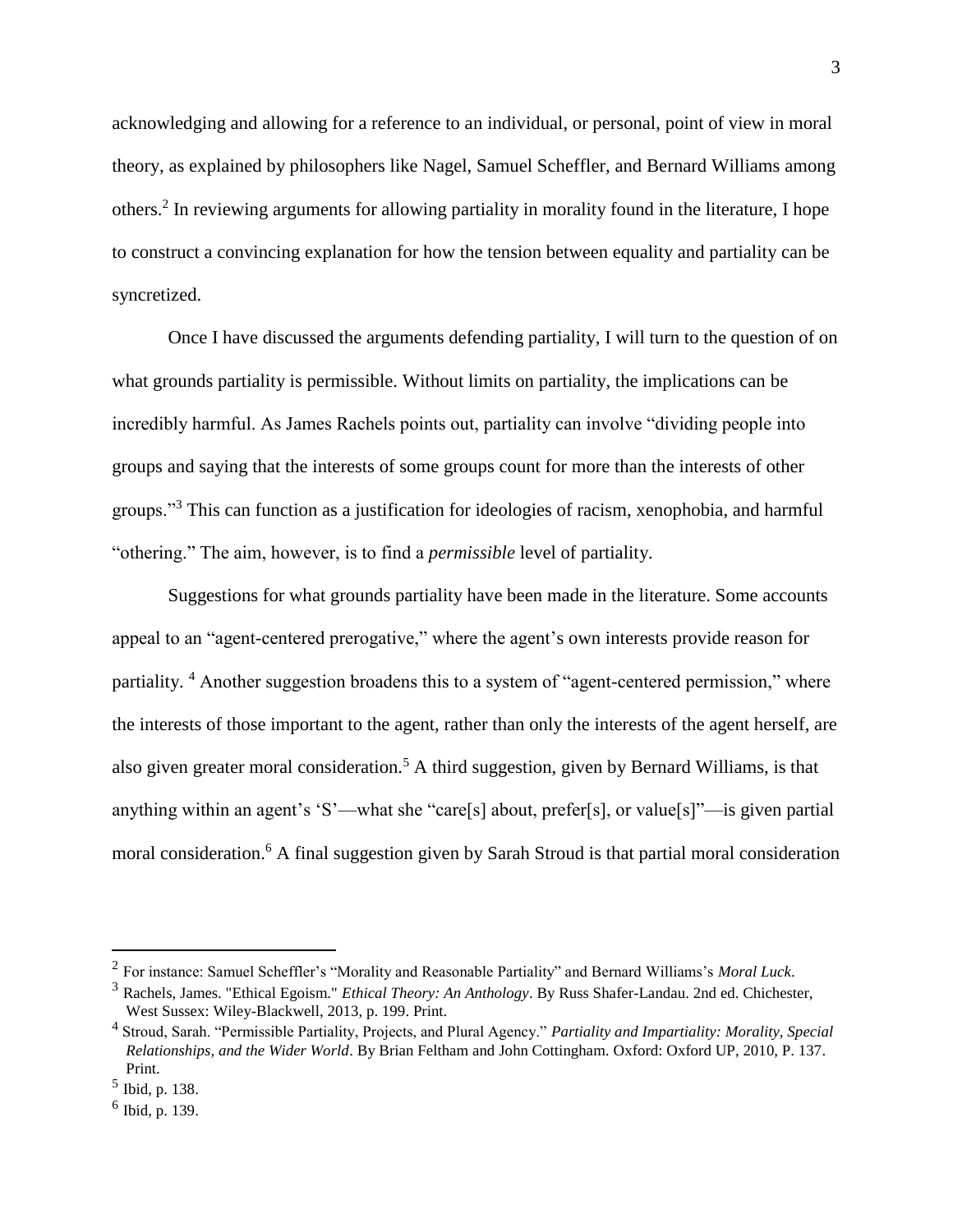be based on the "shared projects" of agents, which includes their shared goals and aims.<sup>7</sup> I will consider these, as well as other, suggestions for acceptable grounds for partiality.

After discussing the suggestions for the grounds for partiality, I will turn to the question of what it means to be a citizen of a country. This question aims to identify what kind of relationship "fellow citizen" is and what it is based on. Answers to this question can be found in the work of Michael Walzer and John Rawls.<sup>8</sup> In *Spheres of Justice*, Walzer suggests that citizenship can be seen as a relationship of membership, but that this membership can be analogous to belonging to a neighborhood, a club, or a family.<sup>9</sup> Some argue that citizenship is based on a shared history or culture. Others appeal to a shared experience of citizenship. Still others conceive of citizenship as based on a shared project to protect the values that a certain country stands for.

All of these conceptions of citizenship attempt to link a group of people together. The question that concerns me in this project is whether these linking factors are sufficient to justify partiality, and I will turn to this question next. Based on my initial research for this proposal, I find the shared projects view the most promising. Frameworks that appeal to the individual's 'S', preferences, or network may work to ground individual partiality, but there is too much variation among a group of citizens to satisfactorily use these suggestions to justify citizenship-based partiality. The projects view, however, appeals to a broader shared characteristic. I also think a case can be made that this view is the most inclusive because people can cultivate a shared project without sharing racial or ethnic characteristics. Appeals to a shared ethnic or racial background frequently lead unacceptably to racist and xenophobic exclusion.

 $\overline{a}$ 

 $^7$  Ibid, p. 141.

<sup>8</sup> For instance: Michael Walzer's *Spheres of Justice* and John Rawls's *A Theory of Justice*

<sup>9</sup> Walzer, Michael. "Membership." *Spheres of Justice.* New York: Basic, 1983. 31-63. Print.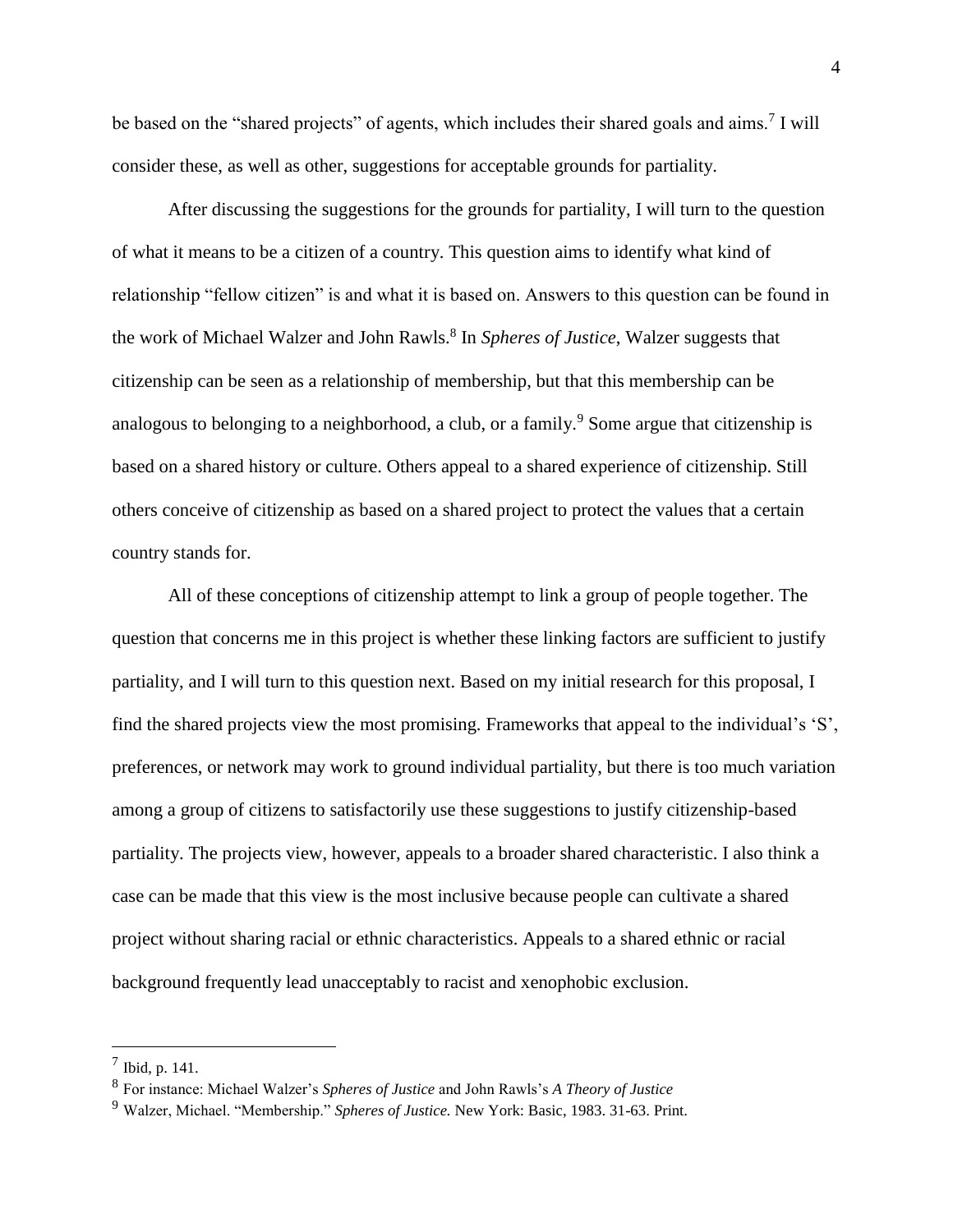I would also like to explore the idea of extending projects to include global projects, which would involve expanding the way that citizenship is defined. I think this could be a promising way to reconcile the idea of citizenship and partiality with the importance of equality. I will argue that a much more inclusive system of citizenship can be maintained on a partial moral theory, which will allow me to avoid an unacceptably revisionist solution. I do, however, suggest that the dominant conceptions of citizenship should be scrutinized carefully using an ethical framework.

In the process of researching and writing this honors thesis, I hope to show the complexity of the issues of partiality and citizenship, and the importance of investigating the interrelationship of the two issues. The institution of the nation-state is taken for granted, but it is becoming very clear in today's political debates that there are many questions about what it means to be a citizen and the morality of borders. In analyzing the arguments related to permissible partiality and the justifications for citizenship relationships as worthy of partiality, I hope to delve into the philosophical issues that arise when the question is deconstructed to its base assumptions. The question of what it means to be a citizen in today's global structure is incredibly important to understand fully, and my hope is to learn as much as I can about these issues.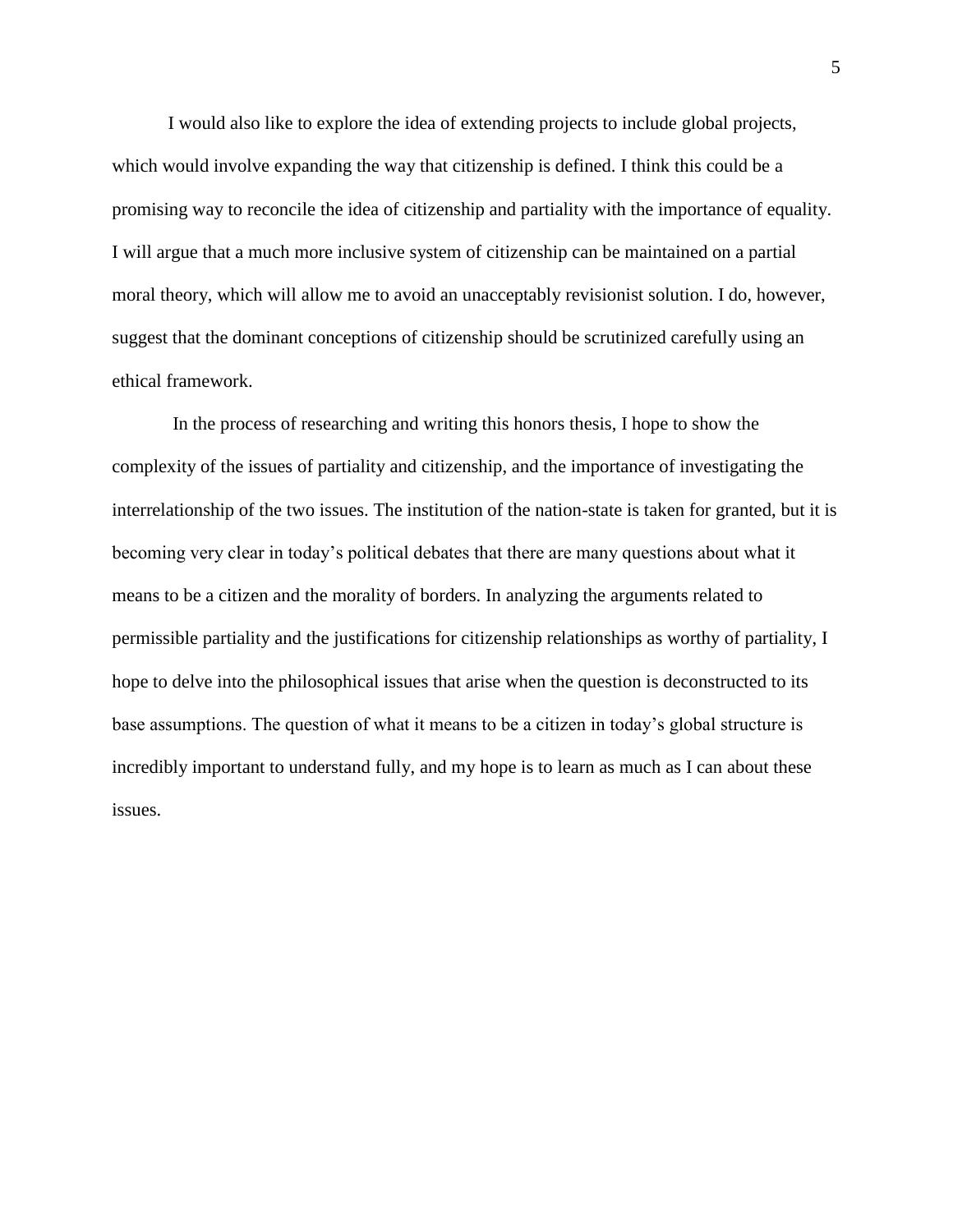## Initial Thesis Bibliography

Archard, David. "Moral Partiality." *Midwest Studies in Philosophy* 20.1 (1995): 129-41. Web.

- Bader, Veit. "Citizenship and Exclusion: Radical Democracy, Community, and Justice. Or, What Is Wrong with Communitarianism?" *Political Theory*, vol. 23, no. 2, 1995, pp. 211–246. Web.
- Bader, Veit. "The Ethics of Immigration." *Constellations*, 12 (2005): 331–361. Web.
- Benhabib, Seyla. *The Rights of Others: Aliens, Residents and Citizens*. Cambridge: Cambridge UP, 2004. Print.
- Bosniak, Linda. *The Citizen and the Alien: Dilemmas of Contemporary Membership*. Princeton (New Jersey): Princeton UP, 2008. Print.
- Brink, David O. "Utilitarian Morality and the Personal Point of View." *The Journal of Philosophy*, vol. 83, no. 8, 1986, pp. 417–438. Web.
- Broad, C. D. "Self and Others." *Broad's Critical Essays in Moral Philosophy*. By David Ross Cheney. London: Allen and Unwin, 1971. 262-82. Print.
- Carens, Joseph H. "Aliens and Citizens: The Case for Open Borders." *The Review of Politics* 49.02 (1987): 251-73. Web.
- Cohen, Jean L. "Changing Paradigms of Citizenship and the Exclusiveness of the Demos." *International Sociology* 14.3 (1999): 245-68. Web.
- Cottingham, John. "Partiality, Favouritism and Morality." *The Philosophical Quarterly (1950-)*, vol. 36, no. 144, 1986, pp. 357–373. Web.
- Cottingham, John. "The Presidential Address: The Ethical Credentials of Partiality." *Proceedings of the Aristotelian Society*, vol. 98, 1998, pp. 1–21. *New Series.* Web.
- Cullity, Garrett. *The Moral Demands of Affluence*. Oxford: Clarendon, 2004. Print.
- Friedman, Marilyn. "The Practice of Partiality." *Ethics*, vol. 101, no. 4, 1991, pp. 818–835. Web.
- Gewirth, Alan. "Ethical Universalism and Particularism." *The Journal of Philosophy*, vol. 85, no. 6, 1988, pp. 283–302. Web.
- Gilbert, Margaret. *On Social Facts*. London: Routledge, 1989. Print.
- Hooker, Brad. "When Is Impartiality Morally Appropriate?" *Partiality and Impartiality: Morality, Special Relationships, and the Wider World*. By Brian Feltham and John Cottingham. Oxford: Oxford UP, 2010. 26-41. Print.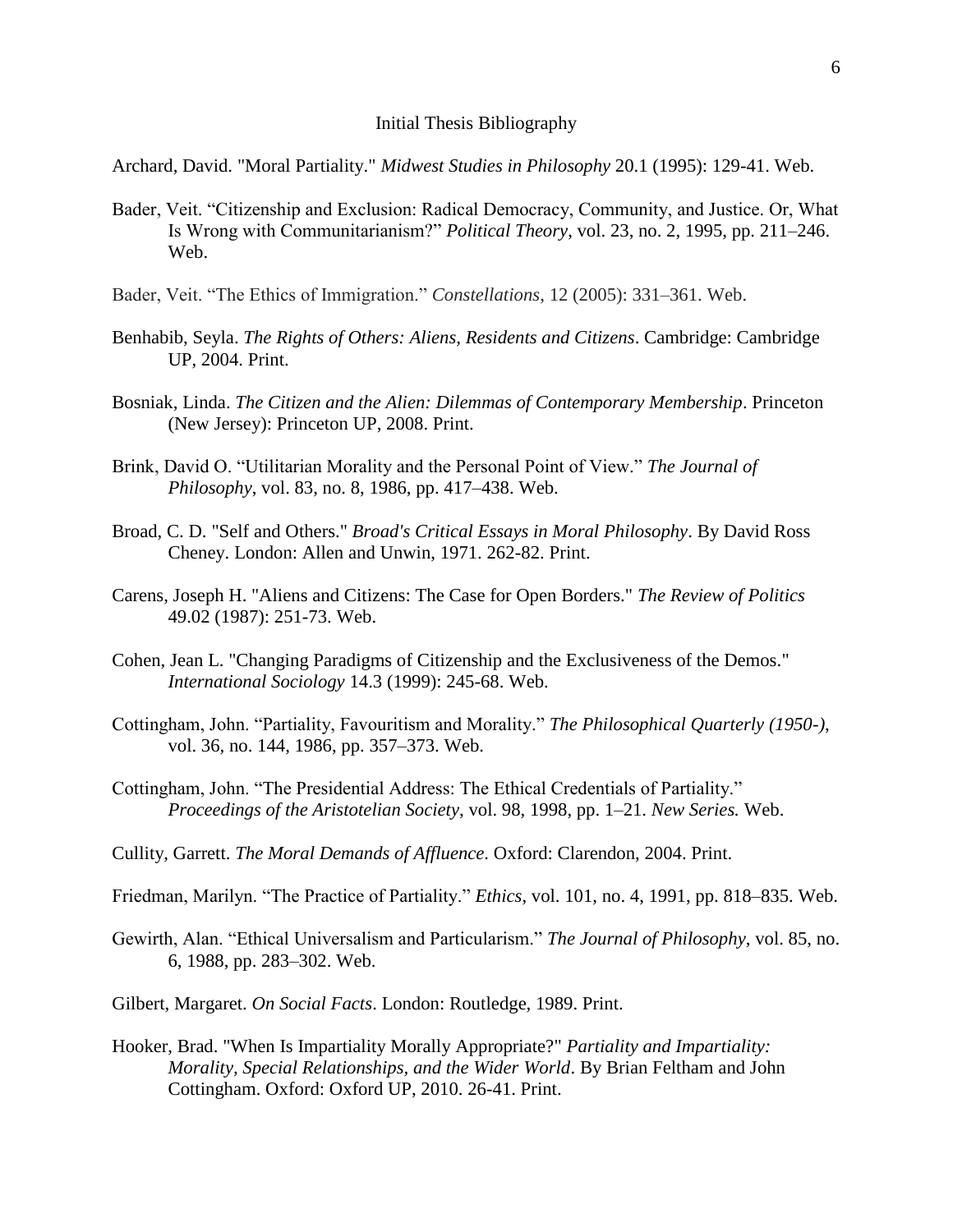Keller, Simon. *Partiality*. Princeton: Princeton UP, 2013. Print.

Keller, Simon. *The Limits of Loyalty*. Cambridge, UK: Cambridge UP, 2007. Print.

- Kolodny, Niko. "Which Relationships Justify Partiality? General Considerations and Problem Cases." *Partiality and Impartiality: Morality, Special Relationships, and the Wider World*. By Brian Feltham and John Cottingham. Oxford: Oxford UP, 2010. 169-193. Print.
- McIntyre, Alasdair. "Is Patriotism a Virtue?" *The Lindley Lecture* (1984): University of Kansas. Web.
- Miller, David. "Reasonable Partiality towards Compatriots." *Ethical Theory and Moral Practice*, vol. 8, no. 1/2, 2005, pp. 63–81. Web.
- Nagel, Thomas. *Equality and Partiality*. New York: Oxford UP, 1991. Print.
- Pogge, Thomas W. "Cosmopolitanism and Sovereignty." *Ethics* 103.1 (1992): 48-75. Web.
- Rachels, James. "Ethical Egoism." *Ethical Theory: An Anthology*. By Russ Shafer-Landau. 2nd ed. Chichester, West Sussex: Wiley-Blackwell, 2013. 193-99. Print.Rawls, John. *A Theory of Justice*. Cambridge, MA: Belknap of Harvard UP, 1999. Print.
- Rawls, John. *A Theory of Justice*. Cambridge, MA: Belknap of Harvard UP, 1999. Print.
- Scheffler, Samuel. *Boundaries and Allegiances: Problems of Justice and Responsibility in Liberal Thought*. Oxford: Oxford UP, 2001. Print.
- Scheffler, Samuel. "Morality and Reasonable Partiality." *Partiality and Impartiality: Morality, Special Relationships, and the Wider World*. By Brian Feltham and John Cottingham. Oxford: Oxford UP, 2010. 98-130. Print.
- Scheffler, Samuel. *The Rejection of Consequentialism: A Philosophical Investigation of the Considerations Underlying Rival Moral Conceptions*. Oxford: Clarendon, 1982. Print.
- Smart, J.J.C., and Bernard Williams. *Utilitarianism; for and against*. Cambridge: U, 1973. Print.
- Stroud, Sarah. "Permissible Partiality, Projects, and Plural Agency." *Partiality and Impartiality: Morality, Special Relationships, and the Wider World*. By Brian Feltham and John Cottingham. Oxford: Oxford UP, 2010. 131-149. Print.
- Thomas, Alan. "Reasonable Partiality and the Agent's Point of View." *Ethical Theory and Moral Practice*, vol. 8, no. 1/2, 2005, pp. 25–43. Web.

Walzer, Michael. *Spheres of Justice*. New York: Basic, 1983. Print.